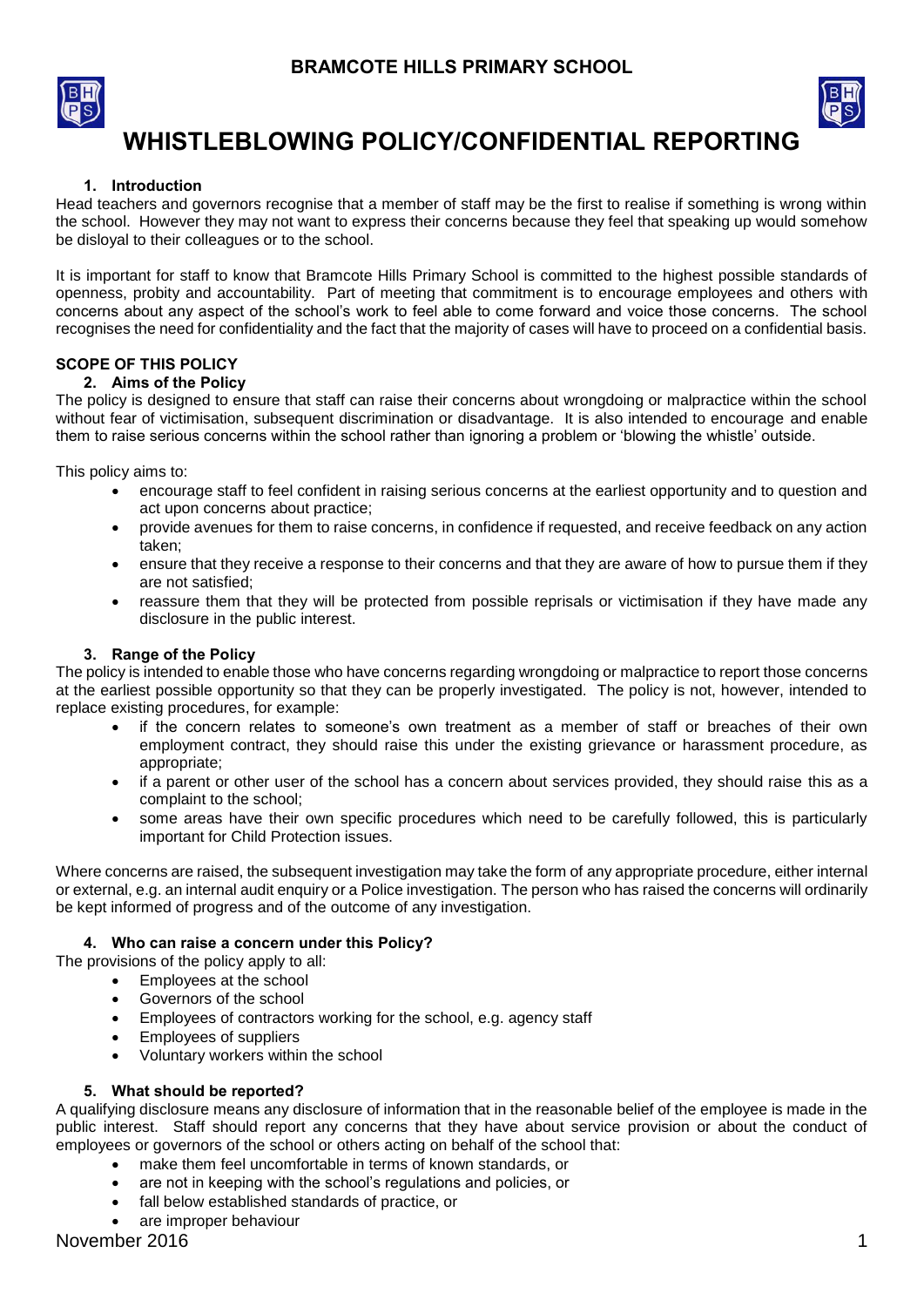These concerns might relate to:

- conduct which is unlawful
- disclosures related to miscarriages of justice
- discrimination, including but not limited to age, race, sex, sexual orientation, religion or belief, gender reassignment, disability, pregnancy or maternity and marriage or civil partnership
- health and safety of the public and/or other employees
- damage to the environment
- unauthorised use of public/school funds
- possible fraud and corruption
- neglect or abuse of clients, or
- other unethical conduct

# **SAFEGUARDS**

## **6. The Legal Framework**

The Public Interest Disclosure Act 1998 provides legal protection, in certain circumstances, to workers making disclosures in the public interest about malpractice. The Act makes it unlawful for an employer to dismiss anyone or allow them to be victimised on the basis that they have made an appropriate lawful disclosure in accordance with the Act.

## **7. Harassment or Victimisation**

The school is committed to good practice and high standards and to being supportive of its staff.

The school recognises that the decision to report a concern can be a difficult one to make. If a member of staff honestly and reasonably believes what they are saying is true, they should have nothing to fear because they will be doing their duty to the school, their colleagues and those for whom they are providing a service.

The school will not tolerate any harassment or victimisation (including any informal pressures) and will take the appropriate action to protect staff when they raise a concern in the public interest.

## **8. Support for the Person Raising Concerns**

Throughout the process the member of staff:

- will be protected from suffering a detriment, bullying or harassment from another employee
- will be given full support from the management and governors of the school
- their concerns will be taken seriously
- the school will do all it can to help them throughout the investigation e.g. provide access to advocacy services where the individual has no access to Trade Union Support.

If, following discussions with the member of staff, the head teacher and governors consider redeployment on a temporary basis is appropriate, the school will seek to arrange for this to take place via liaison with other schools and with the County Council.

#### **9. Confidentiality**

All concerns will be treated in confidence and any records relating to the case should be handled in accordance with the Data Protection Act. Every effort will be made not to reveal the identity of the member of staff who raises concerns, should that be their wish.

If the concerns raised are investigated as part of the disciplinary/grievance/ harassment procedures, it may be that it is not possible to take the appropriate action on the disclosure without the help of the person raising the concerns. As a result, they may be asked to come forward to act as a witness. If they agree to this, they will be offered the appropriate advice and support.

#### **10. Anonymous Allegations**

This policy encourages staff to put their name to their allegation whenever possible. Concerns expressed anonymously are much less powerful but they may be considered at the discretion of the school. In exercising this discretion the factors to be taken into account would include:

- the seriousness of the issue raised
- the credibility of the concern; and
- the likelihood of confirming the allegation from other sources.

#### **11. Untrue Allegations**

Some concerns raised may, when investigated, prove to be groundless. If a concern is raised or an allegation made in the public interest by someone reasonably believing it to be true and their concerns are not confirmed by investigation,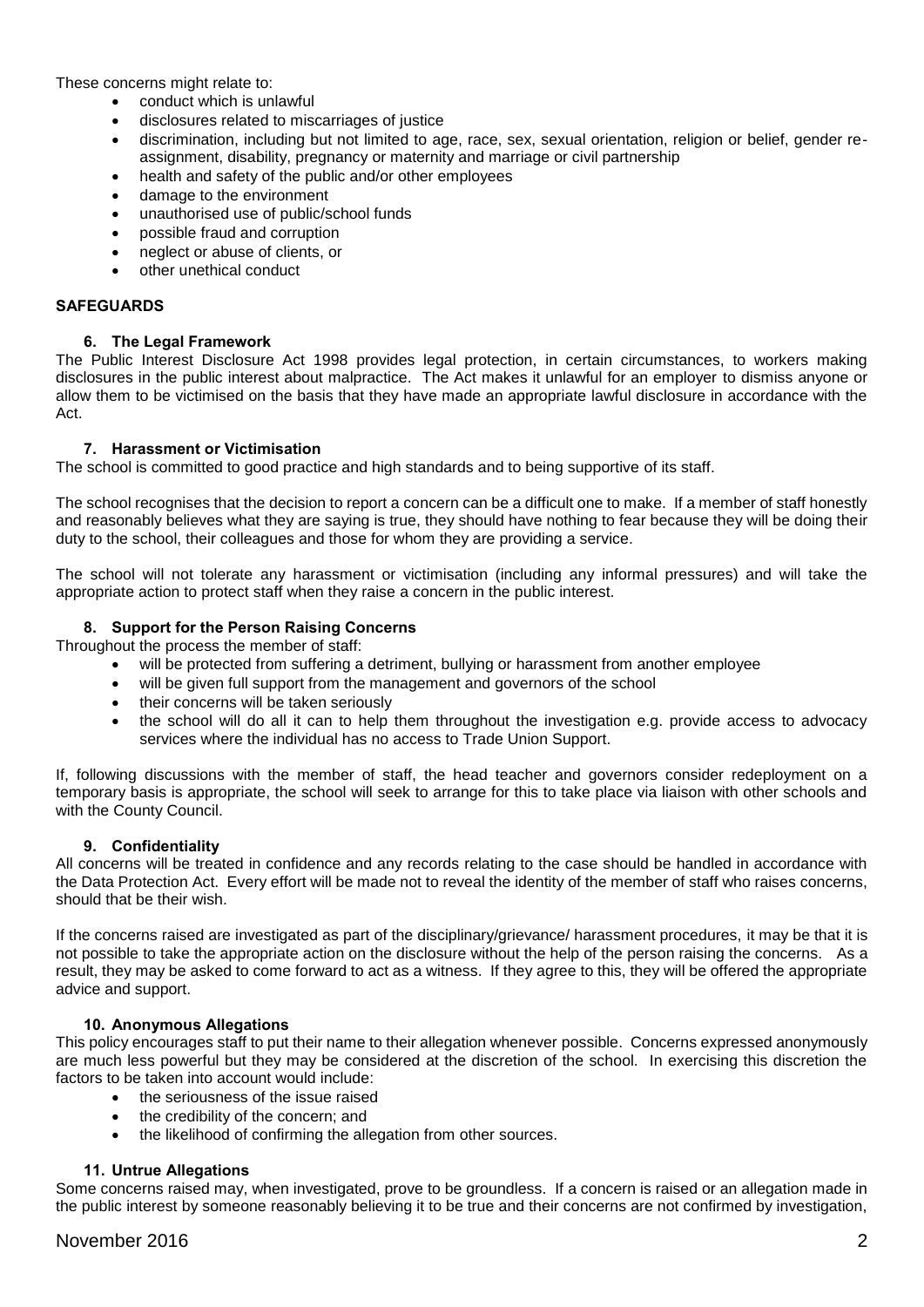they should have nothing to fear as the school will recognise their genuine motives. However, it needs to be stated, should someone make an allegation frivolously, maliciously or for personal gain, disciplinary action may be taken against them.

# **RAISING A CONCERN**

## **12. Who should a concern be raised with?**

As a first step, staff should normally raise concerns with their Head of Department or with the head teacher. This might depend, however, on the seriousness and sensitivity of the issues involved and who is suspected of the wrongdoing.

If this is not appropriate, for example, if they are the person or persons about whom the concerns relate, staff should raise their concerns with the chair of governors.

If they are not confident that either of these will deal with their concerns properly, then they may raise the issue with the Corporate Director for Children Families and Cultural Services (CFCS) *or* their HR team who may bring it to the attention of the school and ask them to investigate or indeed investigate on the school's behalf.

If an individual is unsure whether or how to raise a concern or wants confidential advice*,* they may wish to consult their Trade Union. Alternatively, they can contact the independent charity Public Concern at Work on 020 7404 6609 or at [helpline@pcaw.co.uk.](mailto:helpline@pcaw.co.uk) Their lawyers can give individuals free confidential advice on how to raise a concern about serious malpractice at work. It is possible for employers to register for assistance with Public Concern at Work, for a fee. For additional information on Public Concern at Work and how it might help you, please visit [www.pcaw.co.uk](http://www.pcaw.co.uk/)

## **13. How to raise concern(s)**

Staff may raise their concern by telephone, in person or in writing. In the interests of confidentiality, staff may raise concerns via their Trade Union. The earlier they express their concern, the easier it is to take action. They will need to provide the following information:

- the background and history of the concern (giving relevant dates);
- the reason why they are particularly concerned about the situation.

Although they are not expected to prove beyond doubt the truth of their suspicion, they will need to demonstrate to the person contacted that there are reasonable grounds for their concern.

Staff may wish to consider discussing their concern with a colleague first and they may find it easier to raise the matter if there are two (or more) of them who have had the same experience or concerns.

They may invite their Trade Union, professional association representative or a friend to be present during any meeting or interviews in connection with the concerns they have raised.

#### **14. How the school will respond**

The school will take their concerns seriously and will respond to them.

In order to be fair to all employees, including those who may have been wrongly or mistakenly accused, initial enquiries will be made to decide whether an investigation is appropriate and, if so what form that investigation should take.

Where concerns or allegations fall within the scope of specific school procedures, then they would normally be referred for consideration under those procedures.

As a result of this, where appropriate, the concerns raised may:

- be investigated by management, internal audit or through the discipline/grievance/harassment process;
- be referred to the external auditors;
- be referred and dealt with under the established child protection procedures
- form the subject of an independent inquiry.

Within ten working days of your concern being raised the head teacher (or chair of governors if internally raised with him/her) will write to the person raising the concern:

- acknowledging that their concern has been received;
- indicating how the school propose to deal with the issue;
- telling them whether any further investigations will take place (and if not, explaining why this is the case);
- supplying them with information on staff support mechanisms.

The amount of contact between the person raising the concern and those considering the issues will depend on the nature of the matters raised, the potential difficulties involved and the clarity of the information provided. It is likely that the person raising concern will be interviewed to ensure that their disclosure is fully understood.